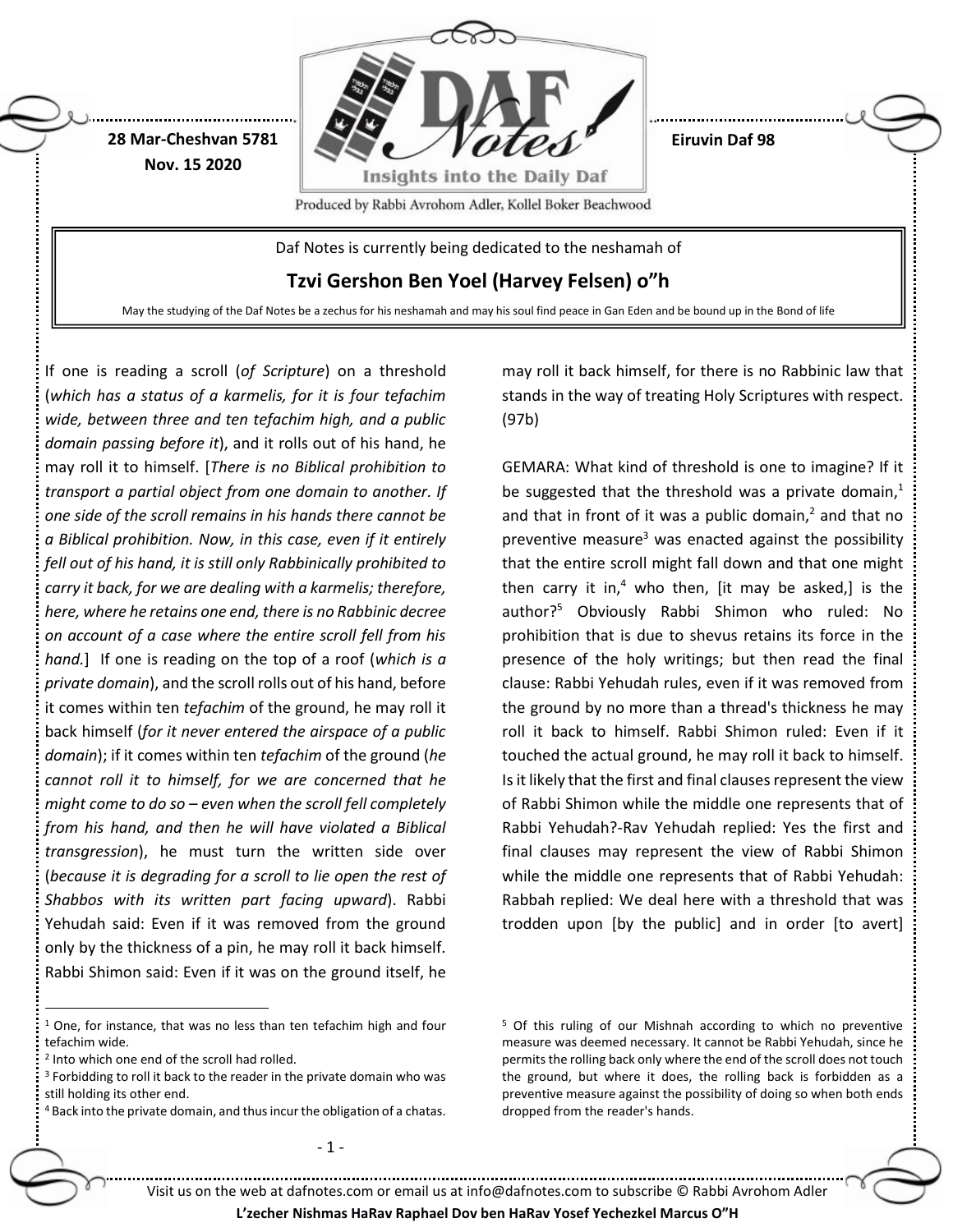

disrespect to the holy writings the Rabbis have permitted [to roll it back].<sup>6</sup>

Abaye raised an objection against him: [If it rested] within four amos one may roll it back to oneself, [but if it rested] without the four amos one must turn it over with its writing downwards. Now if you maintain that we are dealing with a threshold that was trodden upon by the public<sup>7</sup> what does it matter whether the end of the roll rested within the four amos or without the four amos?<sup>8</sup> Rather, explained Abaye, we are dealing here with a threshold that was a karmelis<sup>9</sup> in front of which passed a public domain. [Hence it is that if the end of the scroll rested] within four amos where, even if [all the scroll] had fallen down and one would have carried it back, no obligation of a chatas would be incurred, $10$  the Rabbis have permitted the man to roll it back; $11$  but where it rested without the four amos in which case, if he had brought it back, $12$  he would have incurred the obligation of a chatas, the Rabbis did not permit it to him.<sup>13</sup> But if so,<sup>14</sup> why shouldn't a preventive measure be enacted, even [where

 $\overline{a}$ 

<sup>8</sup> Surely none; for just as a shevus was dispensed with for the reason given, in the case of the threshold where one end of the scroll is transferred from a public into a private domain, so it should also be dispensed with for the same reason in the case of carrying the end of the scroll along a greater distance than four amos in a public domain, since one of the ends is in his hand.

the end of the scroll rested] within the four amos, lest one might come to carry [the scroll]<sup>15</sup> from the public into a private domain? And should you reply: Since a karmelis intervened this need not be provided against, didn't Rava, [it may be objected,] state: if a man transferred an object from the beginning of four amos to the end of the four amos, and the transfer was made above his head, $16$  he is guilty of an offence? $17 -$  Here we are dealing with an extensive threshold $18$  in crossing which one is sure to recollect [to pause].<sup>19</sup>

If you prefer I might reply: The fact is that we are dealing here with a threshold that was not extensive, but one usually looks through the holy writings before putting them away. $20$  But why shouldn't the possibility be taken into consideration that one might look through them while in the public domain and then carry them directly into the private domain? — The author of this ruling is Ben Azzai who laid down that walking is like standing.<sup>21</sup> But is it not possible that he might throw them, Rabbi Yochanan having stated: Ben Azzai agrees in the case of throwing'?<sup>22</sup>

<sup>6</sup> Since only a shevus is thereby affected. The threshold, however, cannot be compared to a roof where a preventive measure could well be enacted since in that case the scroll is not exposed to so much abuse.  $7$  And that, in order to protect the sacred scroll from abuse, a shevus was dispensed with.

<sup>9</sup> One that was four tefachim wide but less than ten tefachim high.

 $10$  Since the prohibition to carry from a public domain into a karmelis is only a shevus.

<sup>11</sup> I.e., where an end is retained in the reader's hand, a shevus to safeguard a shevus was not considered necessary.

<sup>&</sup>lt;sup>12</sup> Where the whole of [he scroll had fallen down and he carried it along a distance of more than four amos in a public domain.

 $13$  Even where one end remained in his hand and only a shevus is involved. To safeguard a Biblical prohibition a shevus was justifiably instituted.

<sup>&</sup>lt;sup>14</sup> That according to Rabbi Yehudah a preventive measure was enacted, even in the case of holy writings, against the possibility of the infringement of a Biblical law.

<sup>15</sup> I.e., where both ends dropped from the hands of the reader into the public domain.

<sup>&</sup>lt;sup>16</sup> Lit., 'the way above him', sc. he carried the object high in the air at a level above ten tefachim from the ground, which is regarded as a free domain.

 $17$  Against the laws of carrying a greater distance than four amos in a public domain. This shows that an offence is not mitigated even though the object passed on its way through a free domain. Why then should the passing of the scroll across the threshold mitigate in any way the offence of carrying from a public into a private domain?

<sup>&</sup>lt;sup>18</sup> The crossing of which, on one's way from the public into the private domain, would take some time.

 $19$  On it; and thus avoid the direct transfer from the public into the private domain. By making a pause on the karmelis the object is deemed to have been taken from the public domain into it and from it into the private domain which is Biblically permitted so that no chatas would be incurred even where the entire scroll had been carried in this manner.

<sup>&</sup>lt;sup>20</sup> One would consequently pause for the purpose on the threshold and, by thus avoiding direct transfer from the public into the private domain, no obligation of a chatas would be incurred.

 $21$  Lit., '(he who) walks is as (he who) stands', sc. since every step made represents a 'lifting up' of the foot from one spot and a 'putting down' of it in another spot, the very passing across the threshold constitutes a pausing on it.

<sup>&</sup>lt;sup>22</sup> That it is not like standing. As in such a case a Biblical law would be infringed where the entire scroll rolls out into the public domain, why was not a preventive measure enacted against this possibility even where only one end had rolled out?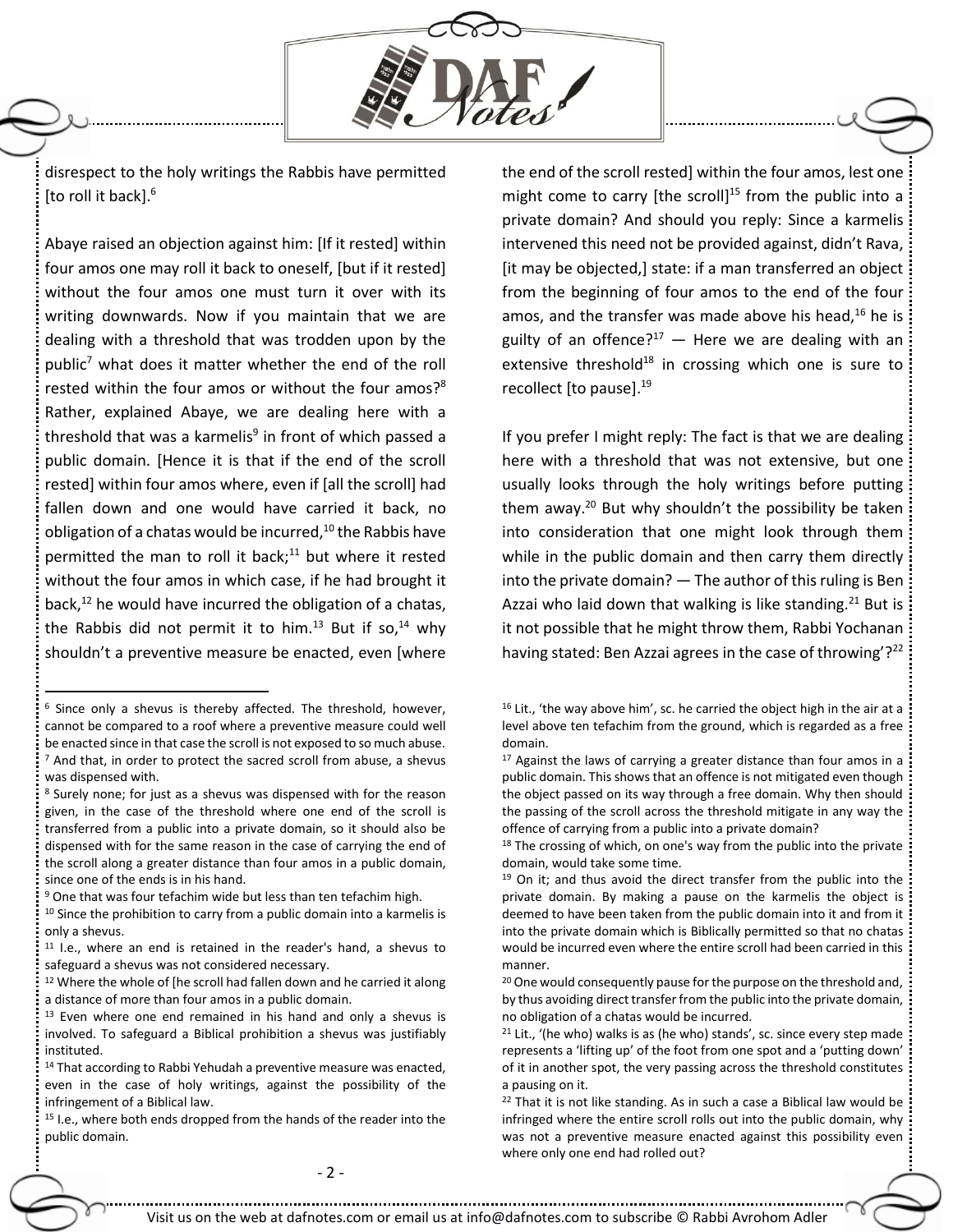

Rav Acha bar Ahavah replied: This proves that holy writings may not be thrown. (97b – 98a)

If he was heading it on the top of a roof etc. But is this<sup>23</sup> permitted, seeing that it was taught: The writers of the scrolls of Scripture, tefillin or mezuzos were not permitted to turn a skin with the writing downwards, but a cloth must be spread over it? There this is possible whereas here this is impossible; and if one were not to turn it over the holy writings would be exposed to much greater abuse. (98a)

He must turn it over with its writing downwards. But, surely, it has not, has it, come to a rest? $24 -$  Rava replied: This is a case where the wall was slanting.<sup>25</sup> Said Abaye to him: You have explained our Mishnah as referring to a slanting wall; read them the final clause: Rabbi Yehudah ruled, even if it was removed from the ground by no more than a thread's thickness, he may roll it back to himself, but, surely, I may ask, has it not come to rest? $2^6$  – Some words are wanting, the proper reading being as follows: This applies only to a slanting wall, but in the case of a wall that was not slanting and it came to rest above three tefachim [from the ground], he may roll it back to himself; but if below the three tefachim, he must turn it over with its writing downwards.

Rabbi Yehudah ruled: Even if it was removed, from the ground by no more than etc., because it is essential<sup>27</sup> that the object shall come to rest on something. $28$  But then what of the statement of Rava that even if the entire object came within three tefachim [from the ground] it is

 $\overline{a}$ 

- <sup>24</sup> In the public domain. Why then should it be forbidden to roll it back into the private domain seeing that such an act would not infringe even a shevus?
- <sup>25</sup> So that the end of the scroll inevitably comes to rest on the slope.
- <sup>26</sup> It must have done. Why, then, did Rabbi Yehudah permit it to be rolled back?

necessary according to the Rabbis that it shall rest on something, must it be assumed that he based his teaching on what is a dispute between Tannaim? — The fact is that all this represents the view of Rabbi Yehudah, but some words are missing, the correct reading being as follows: This applies only to a slanting wall, but in the case of a wall that was not slanting, even if it was below three tefachim from the ground, he may roll it back because Rabbi Yehudah ruled: Even if it was removed from the ground by no more than a threads thickness, he may roll it back to himself. What is the reason? Because it is essential that the object shall come to rest on something. (98a – 98b)

MISHNAH: If there was a ledge<sup>29</sup> in front of a window it is permitted to put objects upon it or to remove objects from it on the Shabbos. (98b)

GEMARA: Into where did the ledge project? If it be suggested that it projected on to a public domain, why should no provision be made against the possibility that an object might drop and one would be tempted to carry  $it?$ <sup>30</sup> If, on the other hand, it be projected on to a private domain, isn't this obvious? $31 -$  Abaye replied: The fact is that it projected on to a public domain, but the ruling, that it is permitted to put objects upon it, refers only to breakable objects. $32$  So it was also taught: If a ledge in front of a window projected into a public domain it is permitted to put upon it dishes, cups, ladles or bottles; and [it is permitted] to use all the wall as far as its lowest ten tefachim.<sup>33</sup> If there was a ledge below it<sup>34</sup> one may use it,<sup>35</sup> while the upper one may be used only in front of one's window. Now what kind of ledge is one to imagine? If its

- 3 -

<sup>&</sup>lt;sup>23</sup> To turn a holy scroll with its writing downwards.

 $27$  If it is to be deemed to have come to rest in a certain domain, and if the prescribed penalties are to be incurred.

<sup>&</sup>lt;sup>28</sup> It is not enough that it passed through the air of the domain however low the level.

<sup>&</sup>lt;sup>29</sup> That was no less than four tefachim wide and no less than ten tefachim raised from the ground.

<sup>&</sup>lt;sup>30</sup> Back to the private domain and thus transgress a Biblical law.

 $31$  Since the ledge is a private domain within a private domain.

<sup>&</sup>lt;sup>32</sup> If these were to drop from the ledge no one would be likely to carry the fragments back into the house. Hence no preventive measure was necessary.

<sup>&</sup>lt;sup>33</sup> But not lower, since a height that is less than ten tefachim is counted as the public domain.

<sup>&</sup>lt;sup>34</sup> But above ten tefachim from the ground.

<sup>35</sup> Even if it extends along the entire length of the wall.